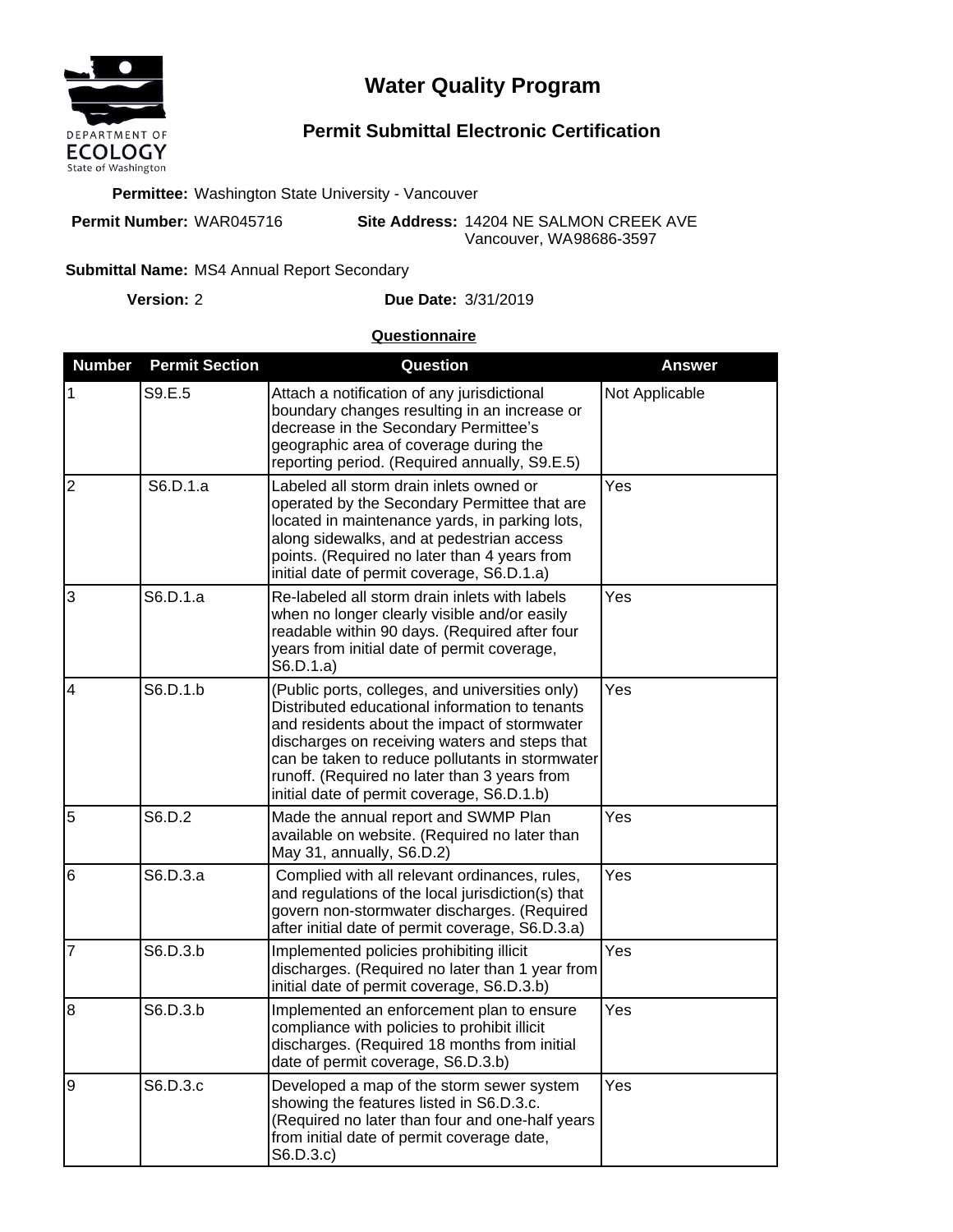| 10              | S6.D.3.c | Maintained a map of the features listed in<br>S6.D.3.c. (Required after four and one half<br>years from initial date of permit coverage,<br>S6.D.3.c)                                                                                                            | Yes                                                                |
|-----------------|----------|------------------------------------------------------------------------------------------------------------------------------------------------------------------------------------------------------------------------------------------------------------------|--------------------------------------------------------------------|
| 10 <sub>b</sub> | S6.D.3.c | If applicable, made the map available on<br>request to Ecology or others.                                                                                                                                                                                        | Yes                                                                |
| 11              | S6.D.3.d | Conducted field inspections and visually<br>inspected for illicit discharges at approximately<br>one third of all known MS4 outfalls. (Required<br>to begin no later than 2 years from initial date<br>of permit coverage, S6.D.3.d)                             | Yes                                                                |
| 12              | S6.D.3.d | Implemented procedures to identify and<br>remove illicit discharges. (Required no later<br>than 2 years from initial date of permit<br>coverage, S6.D.3.d)                                                                                                       | Yes                                                                |
| 13              | S6.D.3.d | Number of illicit discharges, including illicit<br>connections, eliminated during the reporting<br>period? (S6.D.3.d)                                                                                                                                            | 1                                                                  |
| 13 <sub>b</sub> | S6.D.3.d | Attach a summary of each illicit discharge<br>discovered and actions taken to eliminate each<br>of the discharges. (S6.D.3.d)                                                                                                                                    | <b>Wastewater Collections</b><br>Pipe<br>BI 13b 0208201912072<br>5 |
| 14              | S6.D.3.e | Implemented a spill response plan that<br>includes coordination with a qualified spill<br>responder. (Required no later than four and<br>one-half years from initial date of permit<br>coverage, S6.D.3.e)                                                       | Yes                                                                |
| 15              | S6.D.3.f | Provided staff training or coordinated with<br>existing training to educate staff on proper<br>BMPs for preventing illicit discharges, including<br>spills, as described in S6.D.3.f. (Required no<br>later than2 years from initial date of permit<br>coverage) | Yes                                                                |
| 16              | S6.D.4.a | Complied with all relevant ordinances, rules,<br>and regulations of the local jurisdiction(s) that<br>govern construction phase stormwater pollution<br>prevention measures, if applicable. (Required<br>after initial date of permit coverage, S6.D.4.a)        | Yes                                                                |
| 17              | S6.D.4.b | Ensured that all applicable construction<br>projects<br>under the functional control of<br>the Secondary Permittee obtained NPDES<br>permit coverage. (Required after initial date of<br>permit coverage, S6.D.4.b)                                              | Not Applicable                                                     |
| 18              | S6.D.4.c | Coordinated with the local jurisdiction on<br>projects owned or operated by other entities<br>that discharge into the Secondary Permittee's<br>MS4 as per S5.D.4.c. (Required after initial<br>date of permit coverage)                                          | Not Applicable                                                     |
| 19              | S6.D.4.d | Provided training for relevant staff in erosion<br>and sediment control BMPs and requirements,<br>or hired trained contractors to perform the<br>work. (Required after initial date of permit<br>coverage, S6.D.4.d)                                             | Yes                                                                |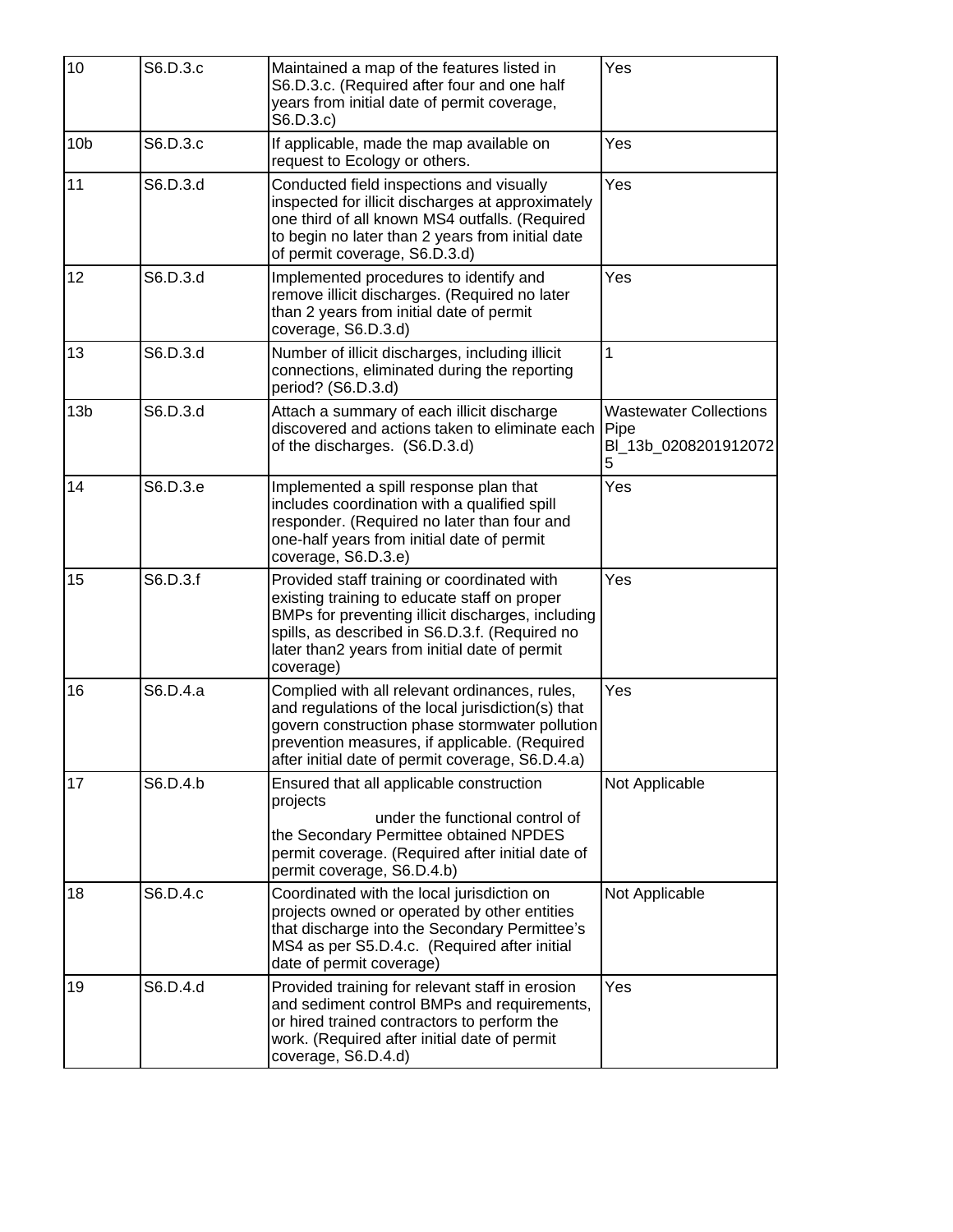| 20 | S6.D.4.e    | Provided access, as requested, for inspection<br>of construction sites under the control of the<br>Secondary Permittee during the land disturbing<br>activities and/or the construction period.<br>(Required after initial date of permit coverage,<br>S6.D.4.e)                                                                                                       | Not Applicable |
|----|-------------|------------------------------------------------------------------------------------------------------------------------------------------------------------------------------------------------------------------------------------------------------------------------------------------------------------------------------------------------------------------------|----------------|
| 21 | S6.D.5.a    | Complied with all relevant ordinances, rules,<br>and regulations of the local jurisdiction(s) that<br>govern post-construction stormwater pollution<br>prevention measures, including proper<br>operation and maintenance of the MS4.<br>(Required after initial date of permit coverage,<br>S6.D.5.a)                                                                 | Not Applicable |
| 22 | S6.D.5.b    | Coordinated with local jurisdiction regarding<br>projects owned or operated by other entities<br>which discharge into the Secondary<br>Permittee's MS4. (Required after initial date of<br>permit coverage, S6.D.5.b)                                                                                                                                                  | Not Applicable |
| 23 | S6.D.6.a    | Implemented an Operation and Maintenance<br>program. (Required no later than 3 years from<br>initial date of permit coverage, S6.D.6.a)                                                                                                                                                                                                                                | Yes            |
| 24 | S6.D.6.a.i  | Established and implemented maintenance<br>standards for stormwater collection and<br>conveyance systems as described in<br>S6.D.6.a.i. (Required no later than 3 years from<br>initial date of permit coverage, S6.D.6.a.i)                                                                                                                                           | Yes            |
| 25 | S6.D.6.a.i  | Conducted spot checks of potentially damaged<br>permanent stormwater treatment and flow<br>control BMPs/facilities after major storms.<br>(Required to begin no later than 3 years from<br>initial date of permit coverage, S6.D.6.a.i)                                                                                                                                | Not Applicable |
| 26 | S6.D.6.a.vi | Developed and implemented a Stormwater<br>Pollution Prevention Plan (SWPPP) for<br>material storage facilities, heavy equipment<br>maintenance or storage yards not covered by<br>another NPDES permit that authorizes<br>stormwater discharges associated with the<br>activity. (Required no later than 3 years from<br>initial date of permit coverage, S6.D.6.a.vi) | Yes            |
| 27 | S6.D.6.b    | Have NPDES permit coverage for Stormwater<br>Discharges Associated with Industrial Activities<br>for all applicable industrial facilities operated by<br>the Secondary Permittee, or another NPDES<br>permit that regulates surface water discharges<br>associated with the activity. (Required after<br>initial date of permit coverage, S6.D.6.b)                    | Yes            |
| 28 | S6.D.6.d    | Implemented a program designed to train staff<br>to carry out the Operations and Maintenance<br>plan as described in S6.D.6.d. (Required to<br>begin no later than 3 years from initial date of<br>permit coverage)                                                                                                                                                    | Yes            |
| 29 | S7          | Is there an approved Total Maximum Daily<br>Load (TMDL) applicable to stormwater<br>discharges from a MS4 owned or operated by<br>the Permittee? (S7)                                                                                                                                                                                                                  | <b>No</b>      |
| 32 | G20         | Notified Ecology of the failure to comply with<br>the permit terms and conditions within 30 days<br>of becoming aware of the non-compliance.<br>(G20)                                                                                                                                                                                                                  | Not Applicable |